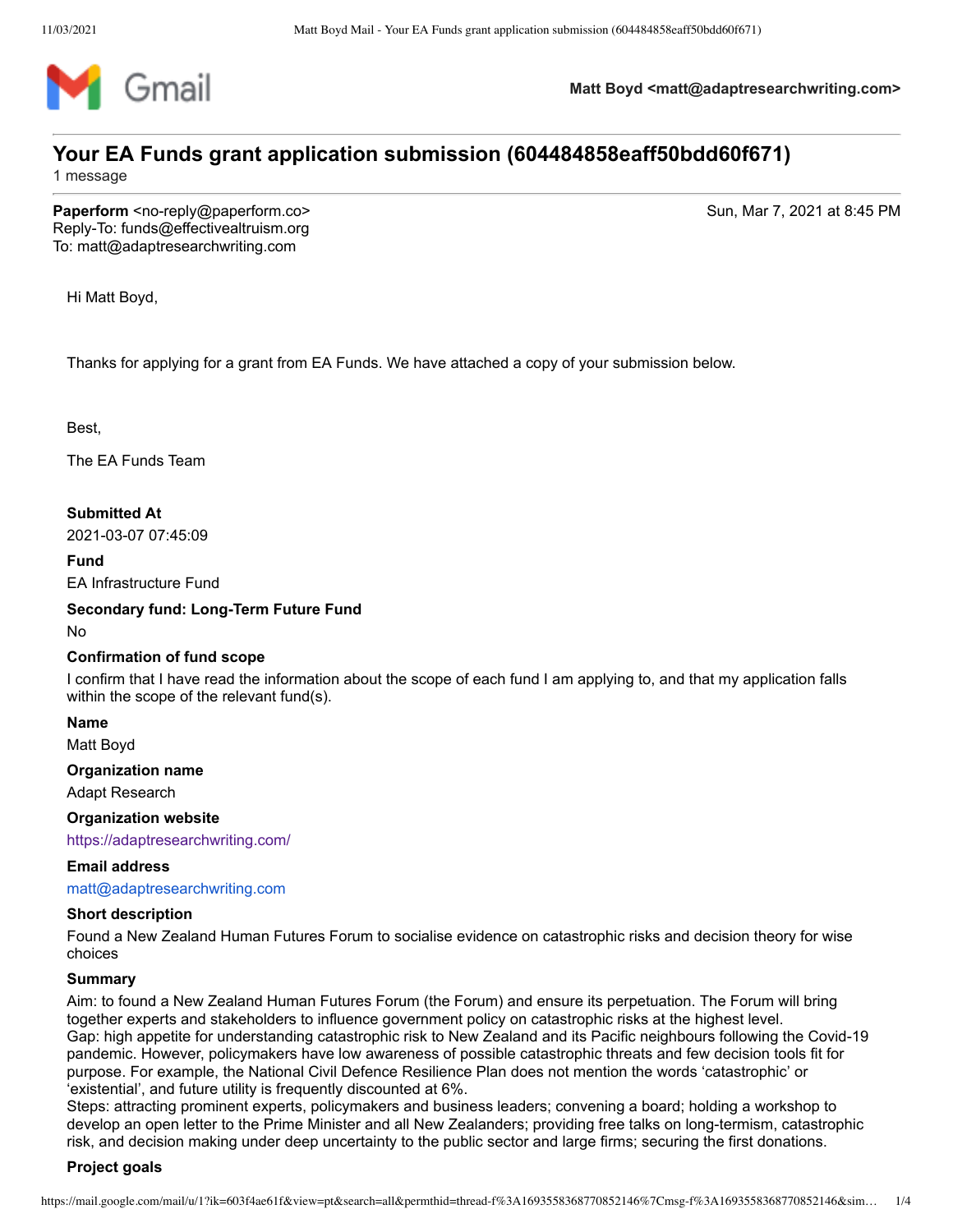The aim of this project is to develop a self-sustaining collaborative Forum among subject matter experts, decision makers, business leaders, and stakeholders in global catastrophic and existential risks. This New Zealand Human Futures Forum would leverage international research and decision tools, translating them to the context of New Zealand and small Pacific nations.

The Forum is inspired by the nascent Australian Commission for the Human Future and the AI Forum NZ, which succeeded in bringing together New Zealand's AI community to provide succinct, reasoned independent advice to the New Zealand Government, culminating in the Government's decision to develop and pursue a National Artificial Intelligence Strategy.

Since Covid-19 there is clear appetite for robust long-termist thinking in government. However, the public sector in New Zealand lacks the imagination, expert knowledge, decision tools, theory and understanding of long-termism and the threat of truly catastrophic risks.

There is a powerful imperative to socialize the notions of long-termism and develop a National Catastrophic and Existential Risks Strategy. The Forum would undertake the task of filling this need, thereby representing the interests of future generations. The vision for the Forum is to be a source of digestible information, a resource of expertise, a forum for debate, and a facilitator of scholarship, communication, and independent advice outside the constraints of the political process.

Across 12 months Dr Matt Boyd will lead this mission and:

• Enhance his skills in NGO administration by undertaking online courses.

• Approach as many experts, stakeholders, decision makers, academics, and members of the public as possible (including: heads of government departments, risk advisors, CEOs and risk managers at major firms, researchers in disaster risk and resilience, economists, public health experts, etc, especially those operating in a global risk environment), and persuade them of the value of the project.

- Convene a Board, compile founding documents and a web presence.
- Provide a series of free (eg lunchtime) presentations at large firms, and government departments on long-termism, catastrophic and existential risk, mitigation strategies, decision tools, and moral frameworks.

• Convene a workshop among experts and stakeholders and develop an open letter to the Prime Minister and all New Zealanders.

- Attract a range of prominent New Zealanders to sign the letter and socialize it.
- Pursue and obtain the first private sector, public sector and individual donations to the Forum
- Devise evaluative criteria for, and award, the first New Zealand Human Futures Forum scholarship for Masters study to an individual wanting to transition their area of scholarship into the domain of catastrophic and existential risk.

• Gather interest and get in principle agreement for the first New Zealand Public/Private Conference or Symposium on Catastrophic and Existential Risk, to be organized for year 2 as the first donations/funding are secured.

• Provide additional presentations, communications, press releases, Zoom workshops (eg mimicking some of the methods of the Cambridge Centre for Existential Risk, or the Scottish Futures Forum), as time and resources permit.

Ultimately, the Forum will aim to nurture the political conversation in New Zealand, and direct thought shifts, toward longtermism and addressing GCRs.

The Forum could have a significant impact on the world because New Zealand policymakers have previously championed policy such as a nuclear weapons and warship ban since the 1980s, and more recently the 'Christchurch Call' following the March 15 terror attacks in Christchurch. The latter initiative brought together world leaders and Tech Giants to fight hate speech. New Zealand's progressive exemplars could be imitated around the globe.

Although appetite for this sort of Forum exists, successful implementation requires a well-resourced first mover.

Concretely, success can be measured by completion of milestones such as:

- Presentations at 10 government departments on catastrophic and existential risk.
- Holding a workshop for early interested parties.
- Attracting 100 prominent New Zealanders to sign the open letter.
- Publishing an open letter to New Zealand that is read by the Prime Minister.
- Generating the first donations from industry, the public sector and a private individual.
- Securing a formal memorandum of understanding with at least one government department.
- Awarding the Forum's first scholarship to study existential risk
- Confirming the date and venue for the first New Zealand conference/symposium on catastrophic and existential risk.

• Publishing 10 'New Zealand Human Futures' blogs with policy ideas for New Zealand and having each one picked up by the media.

This work aligns with the EA Infrastructure Fund's goals of providing national intellectual infrastructure to foster EA thinking and priorities, disseminate information, run events and raise funds, by increasing the number of people, particularly those in the public sector and big business who are exposed to the principles of EA as well as global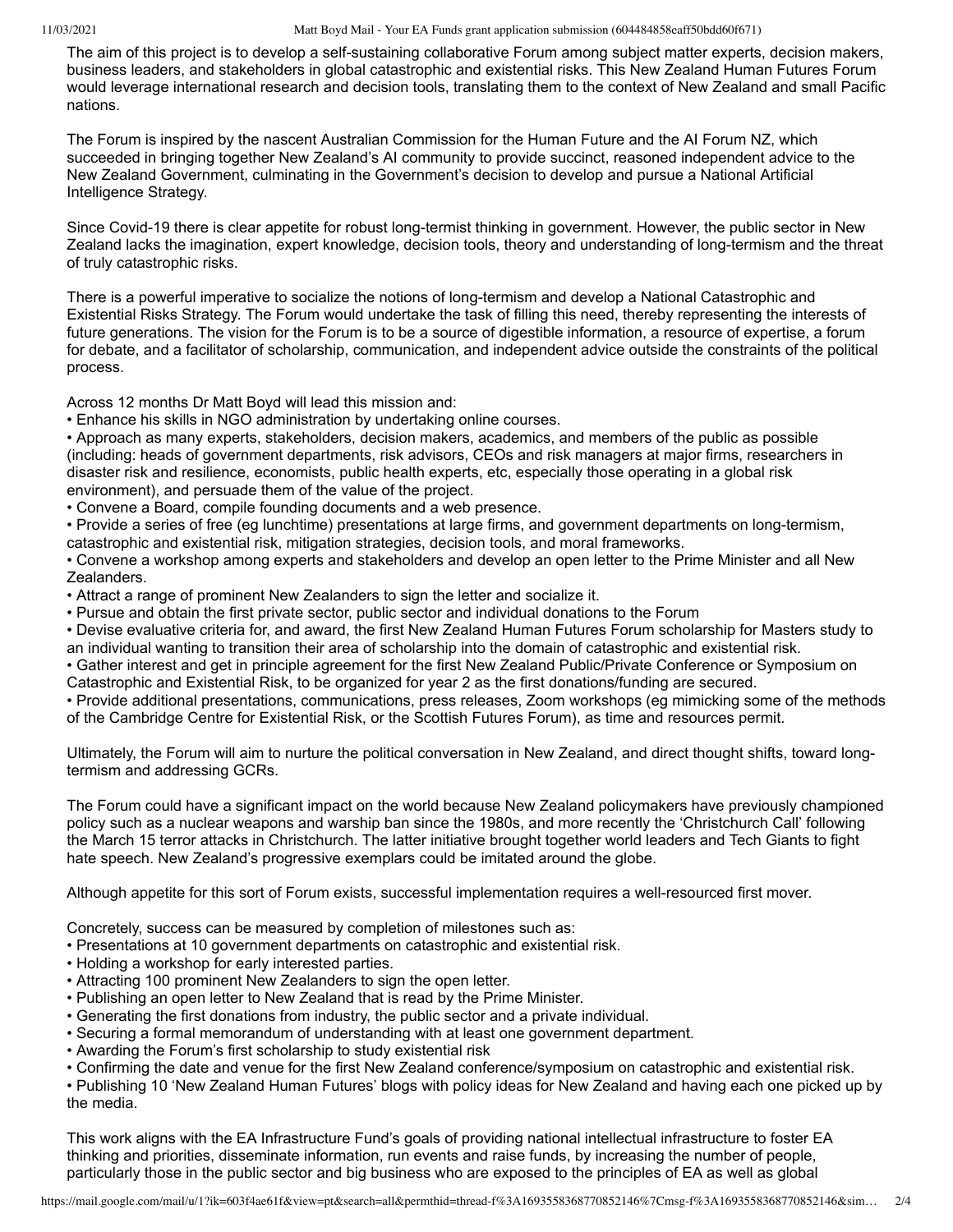catastrophic risks. The proposed Forum will be well-placed to coordinate with similar organisations worldwide, such as the Australian Commission for Human Futures.

# **Track record**

Examples of Dr Boyd's high-impact work:

• Altmetric score of 325 for a peer reviewed paper on preparedness for GCBRs.

• Awarded 'Best Paper 2020' accolade by international journal 'Risk Analysis' for a paper on catastrophic risks and the United Nations.

• Invitation to meet with New Zealand Government Minister for digital media to discuss risks from artificial intelligence.

• Invited attendance at University of Otago Centre for AI and Public Policy roundtable on the Future of Work.

• 250+ citations of a paper on building teamwork and communication strategies to improve patient safety in healthcare. • Over a dozen media reports on research papers, such as:

o The Guardian. 5 Feb 2021. 'Covid: could Britain have been more like New Zealand?'

o Newsweek. 3 Oct 2019. 'These Are the Best Places on Earth to Survive a Global Pandemic Threatening to Wipe Humans Out—according to Scientists.'

Broad generalist professional experience:

• PhD in Philosophy of human evolution and long-term cognitive change.

• Research and publication of 30+ peer reviewed research articles including a dozen peer-reviewed papers on global catastrophic risk and existential risk with a focus predominantly on biological threats.

• Research Fellow, University of Auckland (2011–2014) in team training and professional development for patient safety, leading to publications on patient safety.

• Member of the research, development and implementation team for a pilot immersive simulation course to improve patient safety, which became a nationally funded course rolled-out nationwide.

• Prioritisation and health economics work in the public sector for the New Zealand National Health Committee.

• Commissioned research partner (as Adapt Research Ltd) authoring the AI Forum New Zealand reports on 'Our Intelligent Future' and 'AI for Health in New Zealand'.

• Working Group Lead for the AI Forum New Zealand.

• Experienced liaising, collaborating, and co-authoring with surgeons, professors, public health experts, National Health Committee members, direct report to the AI Forum Executive Director.

• Founder, owner and sole-Director of Adapt Research Ltd, a research services business now six years old, and publishing the Adapt Research Blog.

• Contracted by Future of Humanity Institute, University of Oxford, to write a peer-reviewed paper on global catastrophic biological threats, now published in BMJ Global Health.

• Invited speaker at events such as Nerdnite, and the KiwiFoo unconference.

• Blogs, such as:

o Public Health Expert. 11 Jun 2020. 'Five Key Reasons why NZ Should have an Official Inquiry into the Response to the COVID-19 Pandemic.'

o Adapt Research Ltd Blog. 10 Aug 2020. 'The algorithm, the asshole, and the virus: Social media is killing us with Covid-19.'

The above demonstrates that Dr Boyd is a very strong generalist and project manager, with high-level experience in the public and private sector, as well as academia, networked to a wide range of thought leaders and decision makers. He is capable of liaising and collaborating productively with very senior members of organizations, driving projects to completion, to produce impactful work.

# **Funding amount and breakdown**

Essential:

Salary contribution to Dr Boyd (0.6 FTE, 12 months): NZD\$60,000 Forum web presence: NZD\$5,000 Administrative assistance (returning calls, email campaigns, organising workshop, etc) 0.2 FTE (including overheads): \$NZD 15,000 Workshop/Symposium expenses: NZD\$10,000

Highly desirable: First scholarship for the Forum to present (symbolic exemplar to publicize): NZD \$22,000]

Total: NZD\$112,000

# **Requested amount (USD)**

80265

# **Alternatives to funding**